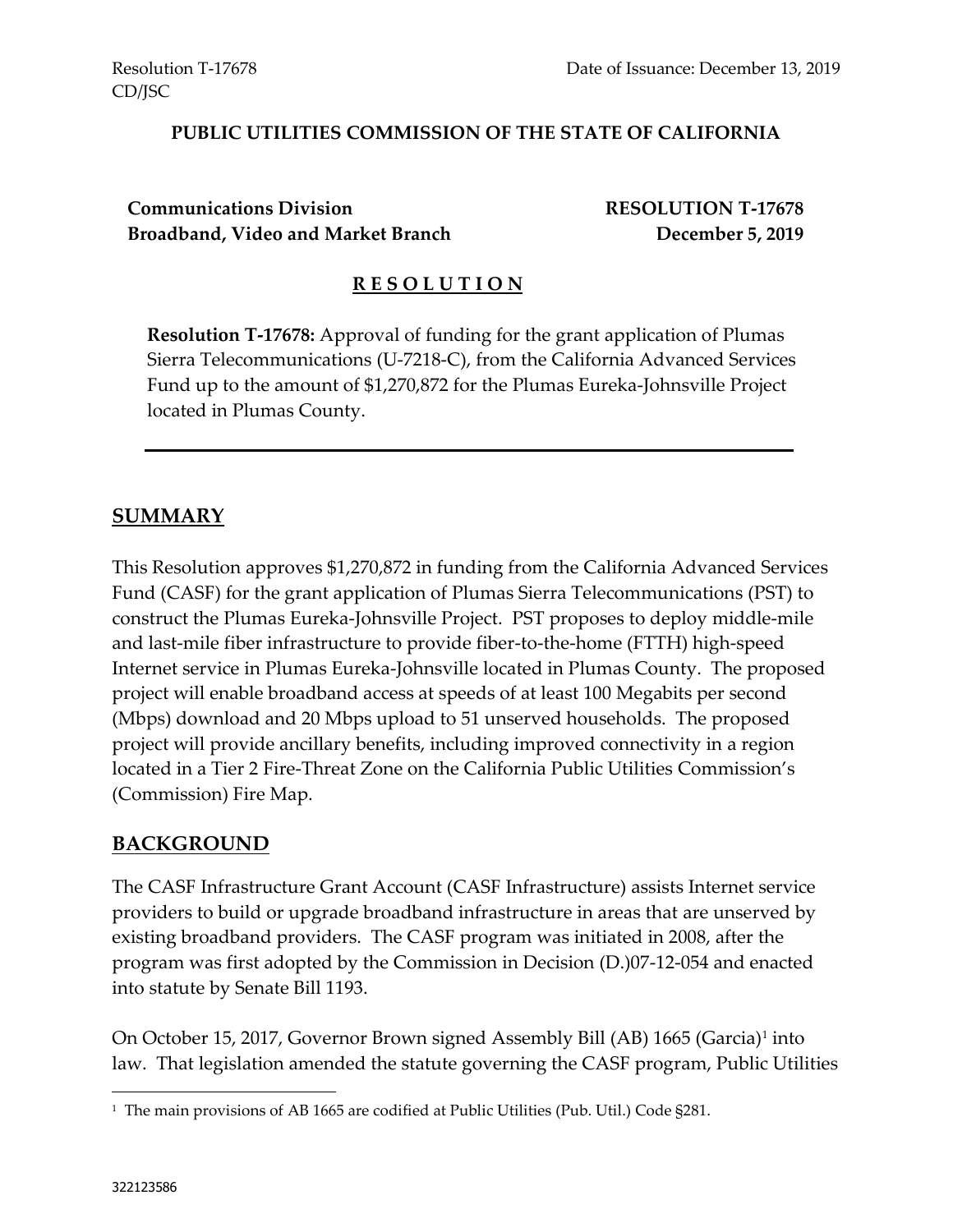l

Code, § 281. The Commission implemented AB 1665 by issuing D.18-12-018, adopting programmatic changes to the CASF. Appendix 1 of D.18-12-018 set forth the rules, application requirements and guidelines for the CASF Infrastructure.<sup>2</sup>

**On May 1, 2019, PST submitted a CASF Infrastructure application, requesting 100 percent funding of \$1,601,408 to deploy middle-mile fiber and last-mile FTTH broadband access to 83 unserved households in the communities of Plumas Eureka, Blairsden and Johnsville near Plumas Eureka State Park in Plumas County.** The CASF grant funding request would cover the complete project deployment costs of the Plumas Eureka-Johnsville Project.

PST is a wholly owned subsidiary of Plumas-Sierra Rural Electric Cooperative (PSREC). Founded in 1937, PSREC is a member-owned electric distribution utility providing electrical power and related services to over 7,500 member/owners in Plumas, Lassen, and Sierra counties in California, and portions of Washoe County in Nevada. In 1987, PSREC management and board of directors formed its PST subsidiary to offer affordable telecommunication and internet services in PSREC's electrical service areas where communications were not previously available. PST headquarters are in Portola, CA, with a second office in Susanville (Lassen County).

PST is an experienced wireless Internet service provider that operates wireless networks in Plumas and Eastern Sierra counties. Since the mid-1990s, PST has offered satellite television, dial-up Internet access, satellite high-speed broadband, Wi-Fi Internet access, and wireless cellular telephone services in several areas within its service territory. In 2010, PST accepted CASF and American Recovery and Reinvestment Act (ARRA) grants to build a 198-mile middle-mile fiber optic network along Highway 395 from Reno, Nevada to Susanville and Quincy. The PST fiber network was completed in 2013 and provides access to wholesale broadband for large anchor institutions and Internet service providers, as well as broadband services to local businesses and communities. Since the completion of the PST fiber network, PST has continued to expand broadband services in the area, acquiring an abandoned cable TV system to provide broadband services in Portola, Quincy, and Graeagle with speeds of up to 25 Mbps download and 10 Mbps upload.

<sup>&</sup>lt;sup>2</sup> The Commission extended the CASF Infrastructure application deadline from April 1 to May 1, 2019, and all subsequent deadlines are moved back by one month. Assigned Commissioner's Ruling R.12-10- 012, March 14, 2019.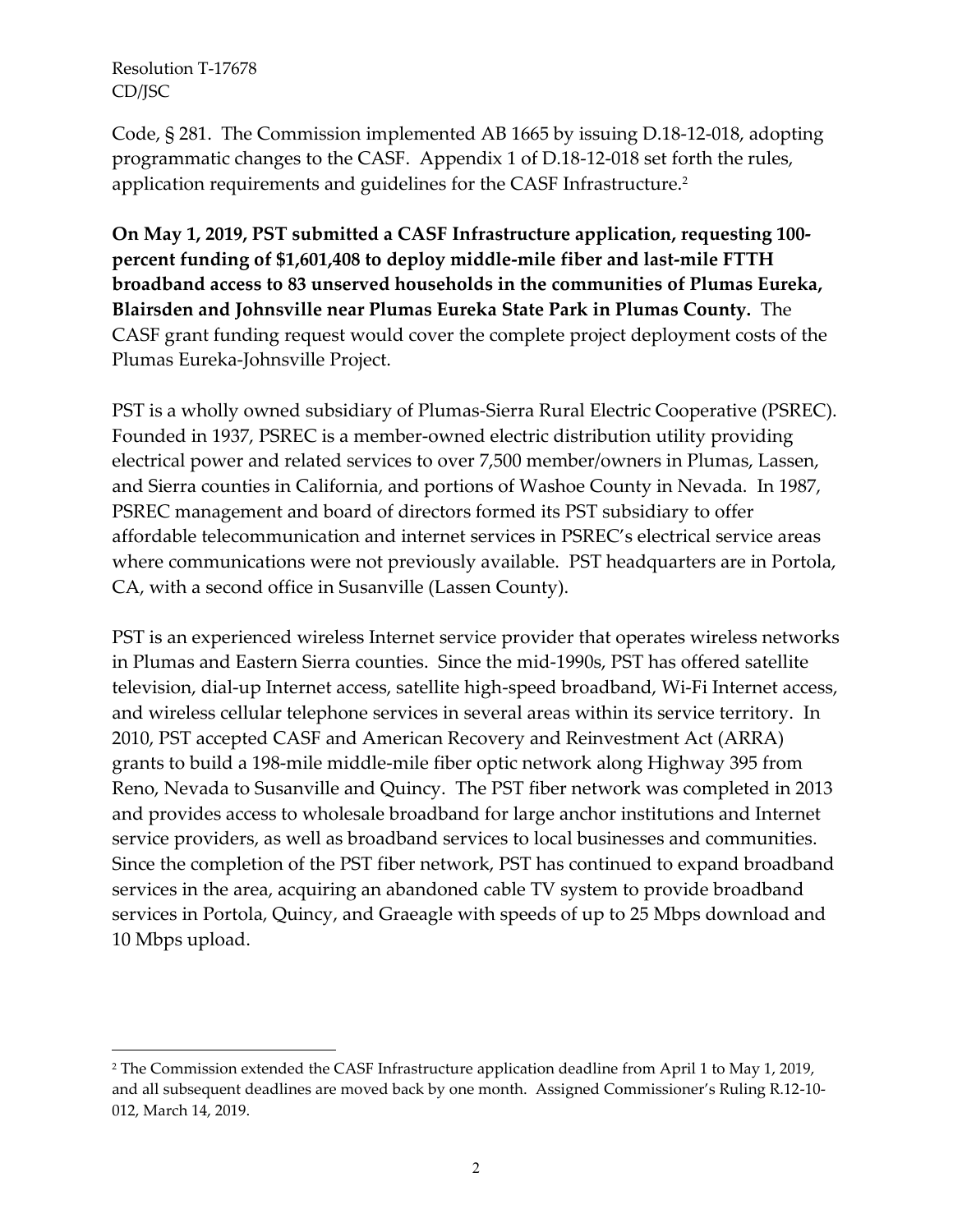# **NOTICE**

On May 15, 2019, Staff posted the proposed project area map, census blocks and zip codes for the Plumas Eureka-Johnsville Project on the "CASF Applications Project Summaries" webpage, which may be found on the Commission's CASF webpage,<sup>3</sup> and sent notice regarding the project to its CASF Distribution List.<sup>4</sup>

# **PROTEST/CHALLENGES**

On June 5, 2019, DigitalPath Inc. (DigitalPath) challenged the application, stating it provides broadband availability at served speeds in the Sierra Valley area.

The outcome of the challenge is addressed in the Discussion, Section I, Project Area Eligibility.

# **DISCUSSION**

In compliance with D.18-12-018, Staff determined PST's revised Plumas Eureka-Johnsville Project is eligible to received \$1,270,872 in CASF Infrastructure grant funding.

Details of Staff analysis are explained in the following sections:

- I. Project Area Eligibility
- II. Minimum Performance Criteria
- III. Funding Determination
- IV. Safety and Community Support
- V. Compliance Requirements
- VI. Payments to CASF Recipients

Key project information and maps are shown in Appendix A and B.

# **I. Project Area Eligibility**

 $\overline{a}$ 

No provider filed a "right-of first refusal" for PST's project area by January 15, 2019. Staff requested PST to revise its original application based on the challenge submitted by DigitalPath and the presence of Federal Communications Commission (FCC)

<sup>3</sup> https://www.cpuc.ca.gov/General.aspx?id=1040

<sup>4</sup> https://www.cpuc.ca.gov/General.aspx?id=8246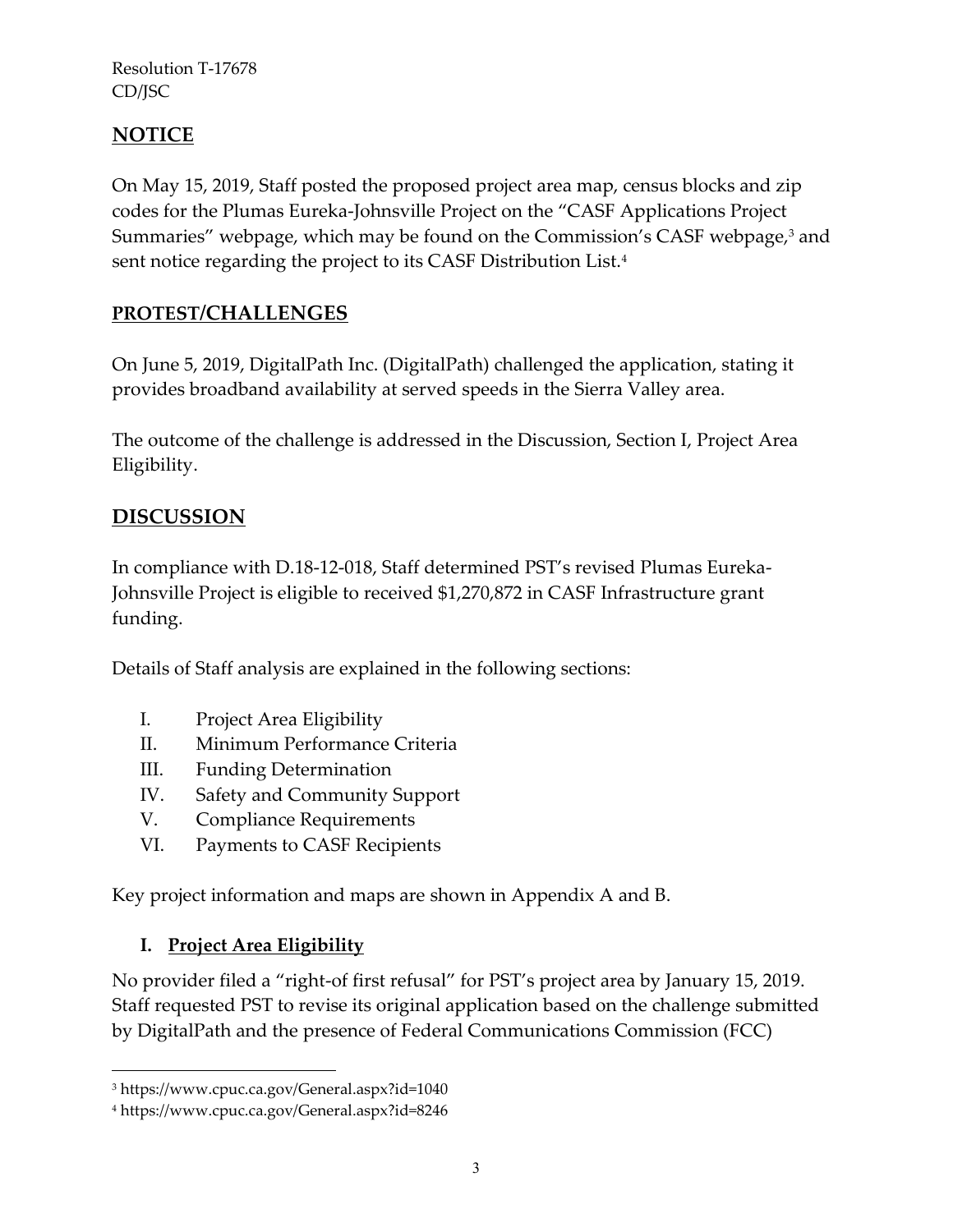l

Connect America Fund Phase II (CAF II) census blocks within the proposed project area, as discussed below. The revised Plumas Eureka-Johnsville Project Summary was posted on the Commission's webpage on October 1, 2019. Based on PST's revisions, Staff determined the Plumas Eureka-Johnsville Project, including middle-mile infrastructure, is eligible for a CASF Infrastructure grant.

#### **PST revised its proposed project after two census blocks were identified to be served.**

Only households that are unserved are eligible for a CASF Infrastructure grant. Unserved means there is no provider offering access at speeds of 6 Mbps downstream and 1 Mbps upstream. In PST's original application, PST claimed there were 83 unserved households located within the ten census blocks in the Plumas Eureka-Johnsville project area. DigitalPath challenged the application stating that it provides broadband availability at served speeds in the Plumas Eureka area. Based on customer address and billing information submitted by DigitalPath, Staff determined two census blocks in the proposed project area were already served and directed PST to revise its application. In its first revised application, PST reduced the grant funding request to \$1,541,750 to serve 68 households in the remaining eight census blocks.

**PST revised its proposed project a second time after three census blocks were identified to be funded by CAF II**. Pub. Util. Code § 281(f)(5)(C) prohibits the Commission from approving a project where an existing facilities-based broadband provider has accepted federal funds from the Connect America Fund program unless the existing facility-based provider has notified the Commission before July 1, 2020, that it has completed its CAF II deployment in the census block. On March 1, 2018, the FCC released a public notice with a revised list of census blocks eligible for CAF II support. 5 Based on the 2018 FCC update of CAF II census blocks, Staff identified three extremely high-cost census blocks awarded to AT&T Communications that were located in the project area and directed PST to revise its application.

In its second revised application, PST reduced the grant funding request to \$1,412,080 to serve 55 households in the remaining five census blocks. PST provided parcel addresses as verification and claimed the parcel address information derived from the Plumas County parcel database would give a more accurate representation of the potential customer connections compared to the 35 housing units reported in the 2010 U.S. Census data. Staff mapped the parcel address data and found one local business

<sup>&</sup>lt;sup>5</sup> FCC Public Notice DA 18-205, Rel. March 1, 2018. Wireline Competition Bureau Releases Revised List of Eligible Census Blocks for Price Cap Carriers Accepting Statewide Offers. WC Docket No. 10-90 https://docs.fcc.gov/public/attachments/DA-18-205A1.pdf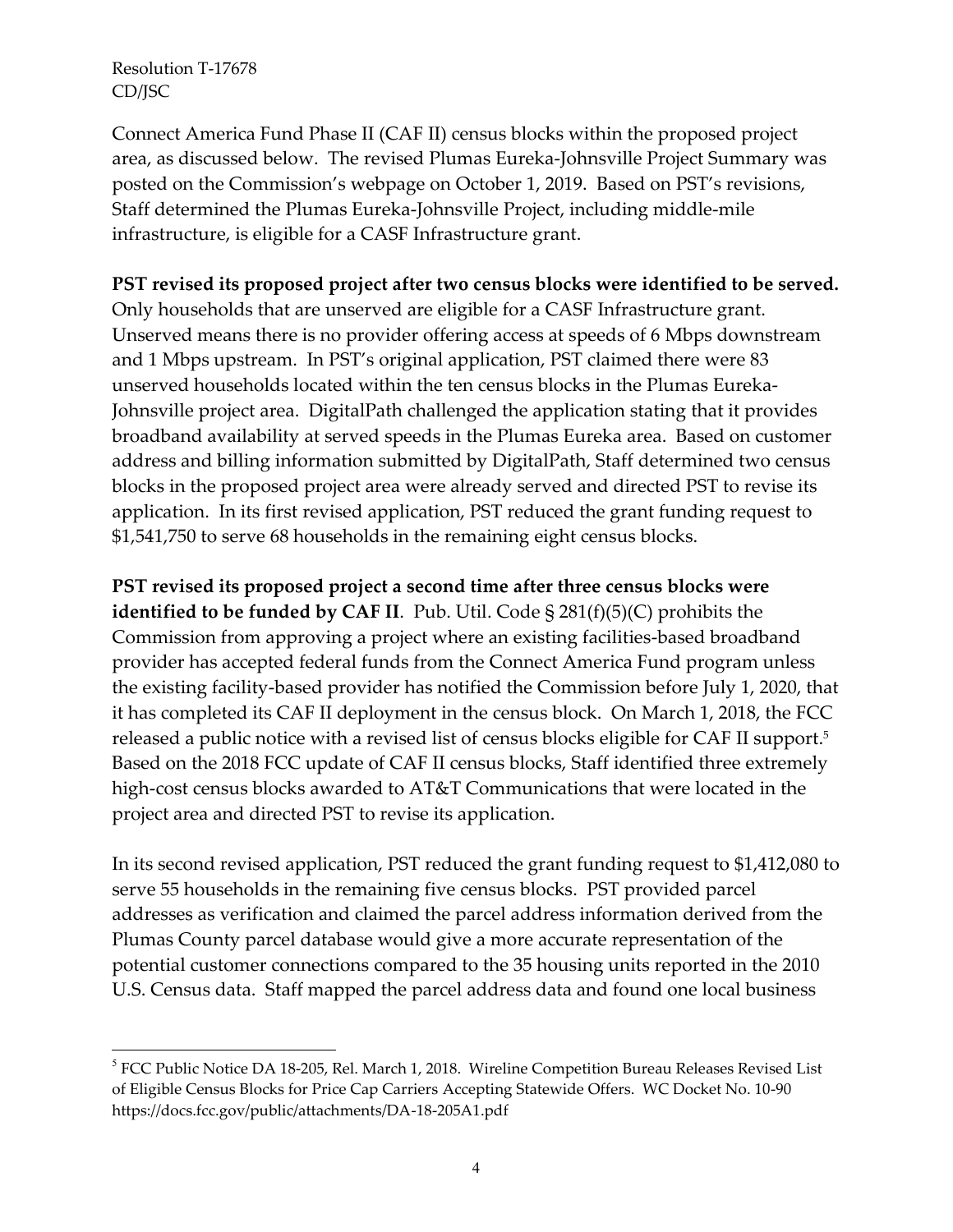l

and three vacant lots. Thus, Staff determined the household count for this project is 51. Table 1, below, summarizes the revised CASF Infrastructure grant application.

|                                    | Unserved   | <b>Census</b> | <b>CASF</b> Infrastructure |
|------------------------------------|------------|---------------|----------------------------|
|                                    | Households | <b>Blocks</b> | <b>Grant Funding</b>       |
| Original Application               | 83         | 10            | \$1,601,408                |
| <b>First Revised Application</b>   | 68         |               | \$1,541,750                |
| Second Revised Application         | 55         | 5             | \$1,412,080                |
| <b>Final Eligible Project Area</b> | 51         | 5             | \$1,412,080                |

**Table 1: PST's Revised CASF Infrastructure Grant Application**

Staff finds the grant funding request reasonable even with the reduction of households from 55 to 51 because most of the project costs are to construct the middle-mile infrastructure. Table 2, below, provides a summary of the PST's budgeted project costs.

|                                      | Middle-Mile | Last-Mile | Total       |
|--------------------------------------|-------------|-----------|-------------|
|                                      | Funding     | Funding   |             |
| <b>Original Application</b>          | \$1,338,620 | \$262,788 | \$1,601,408 |
| <b>First Revised Application</b>     | \$1,313,850 | \$227,900 | \$1,541,750 |
| Second Revised / Final Project Costs | \$1,186,680 | \$225,400 | \$1,412,080 |

#### **Table 2: Summary of PST's Project Costs**

**The revised Plumas Eureka-Johnsville project area is eligible for a CASF grant.** There are no existing facilities-based wireline or fixed wireless broadband service providers in the project area. According to the California Interactive Broadband Map, the area only has access to dial-up. $^{\rm 6}$ 

**Middle-Mile infrastructure is eligible for a CASF grant.** PST proposes to place approximately 13.8 miles of middle-mile fiber optic cable, connecting Johnsville to PST's core fiber network located in Graeagle, and 18 miles of last-mile fiber optic cable for the FTTH facilities. Currently, parts of Blairsden and Graeagle are served by last-mile fiber infrastructure deployed by PST with the aid of ARRA and CASF grant funds. PST proposes to extend its existing middle-mile infrastructure from Graeagle to Plumas Eureka and Johnsville to deliver last-mile service. PST is unable to deliver last-mile service absent building the additional fiber infrastructure. Therefore, Staff has determined the middle-mile infrastructure is indispensable in order to serve the

<sup>6</sup> Dial-up provides speeds of less than 200 Kbps downstream and 200 Kbps upstream.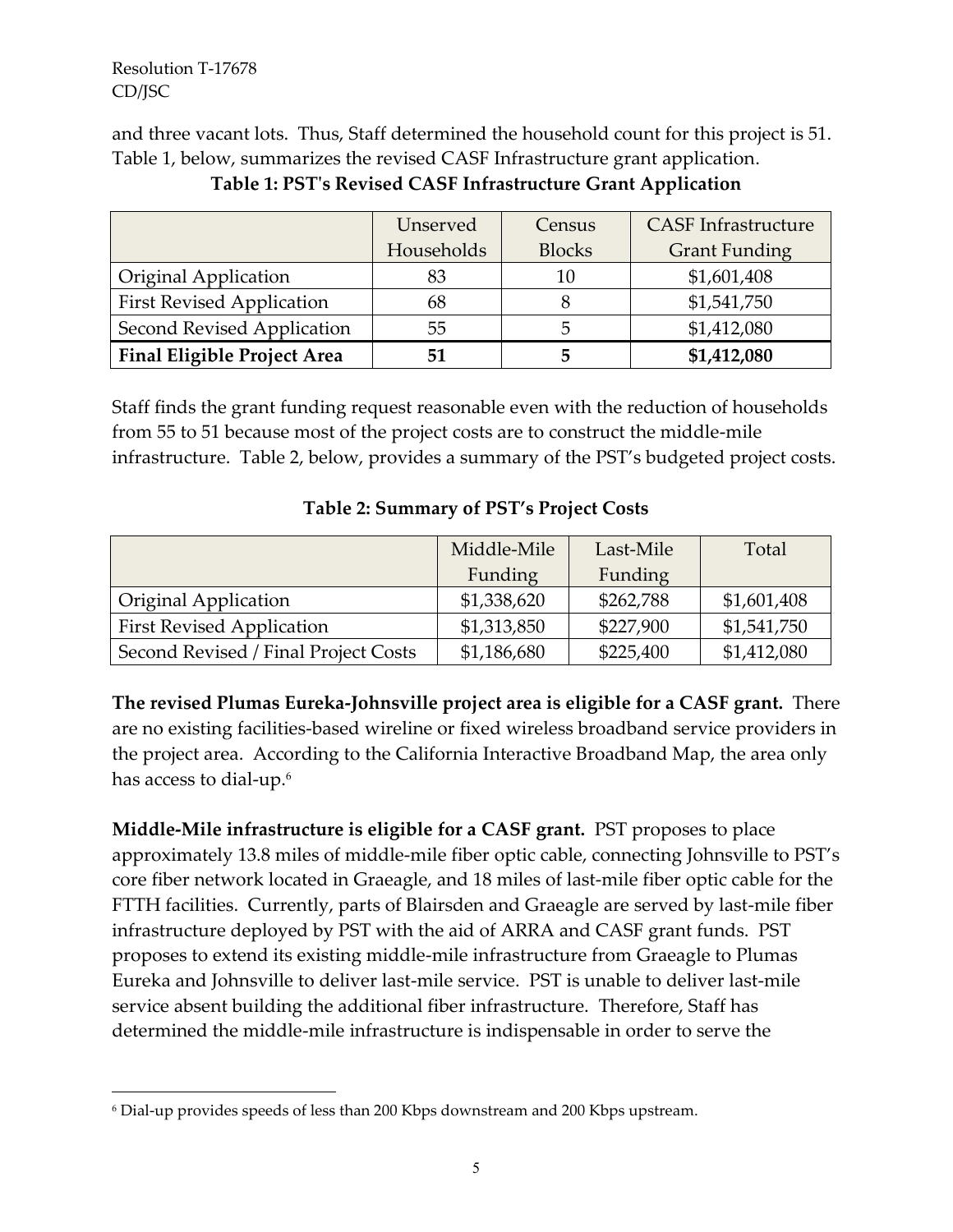proposed communities and thus eligible for CASF funding, pursuant to Pub. Util. Code  $\S 281(f)(5)(B)$ .

## **II. Minimum Performance Criteria**

Based on Staff's review, the Plumas Eureka-Johnsville Project meets the minimum performance criteria pursuant to D.18-12-018, Appendix 1, Section 6, as summarized in Table 3 below.

|               | <b>CASF Performance Criteria</b>          | <b>Proposed Project</b> |  |
|---------------|-------------------------------------------|-------------------------|--|
|               | CEQA-exempt projects must be completed    |                         |  |
| Project       | within 12 months, and all other projects  | 12 months               |  |
| Completion    | shall be completed within 24 months after | (CEQA exempt)           |  |
|               | receiving CEQA permit                     |                         |  |
|               | Prices committed for two years            | 2-year                  |  |
| Pricing       | after completion of the project           |                         |  |
| <b>Speed</b>  | At least 10/1 Mbps                        | $100/20$ Mbps           |  |
| Latency       | Maximum of 100 ms of latency              | $25 \text{ ms}$         |  |
| Data Caps     | Minimum of 190 GBs per month              | No data cap             |  |
|               |                                           | <b>PST Low-Income</b>   |  |
| Affordability | Must offer low-income plan                | Plan-\$15/month for     |  |
|               |                                           | $10/1$ Mbps             |  |

## **Table 3: Minimum Performance Criteria**

**PST's Plumas Eureka-Johnsville Project is categorically exempt from California Environmental Quality Act (CEQA) review.** PST has provided the Commission with its plan to use existing PSREC owned poles, public utility easements (PUE), and public rights of ways (ROW) for the installation of underground and aerial fiber cable. The proposed project would cover approximately 0.28 square miles in the Plumas Eureka and Johnsville area of Plumas County, California.

The majority of the build will consist of 29.92 miles of aerial fiber installation on existing overhead electrical infrastructure and 1.89 miles of underground installation of fiber conduit. The aerial portion will follow existing powerline corridors in federal and county ROWs and PUEs. New underground construction will be in existing PUEs and includes approximately 4,000 feet of trenching which will be performed with a backhoe. PST also plans to install one cabinet vault located on a new site also within a PSREC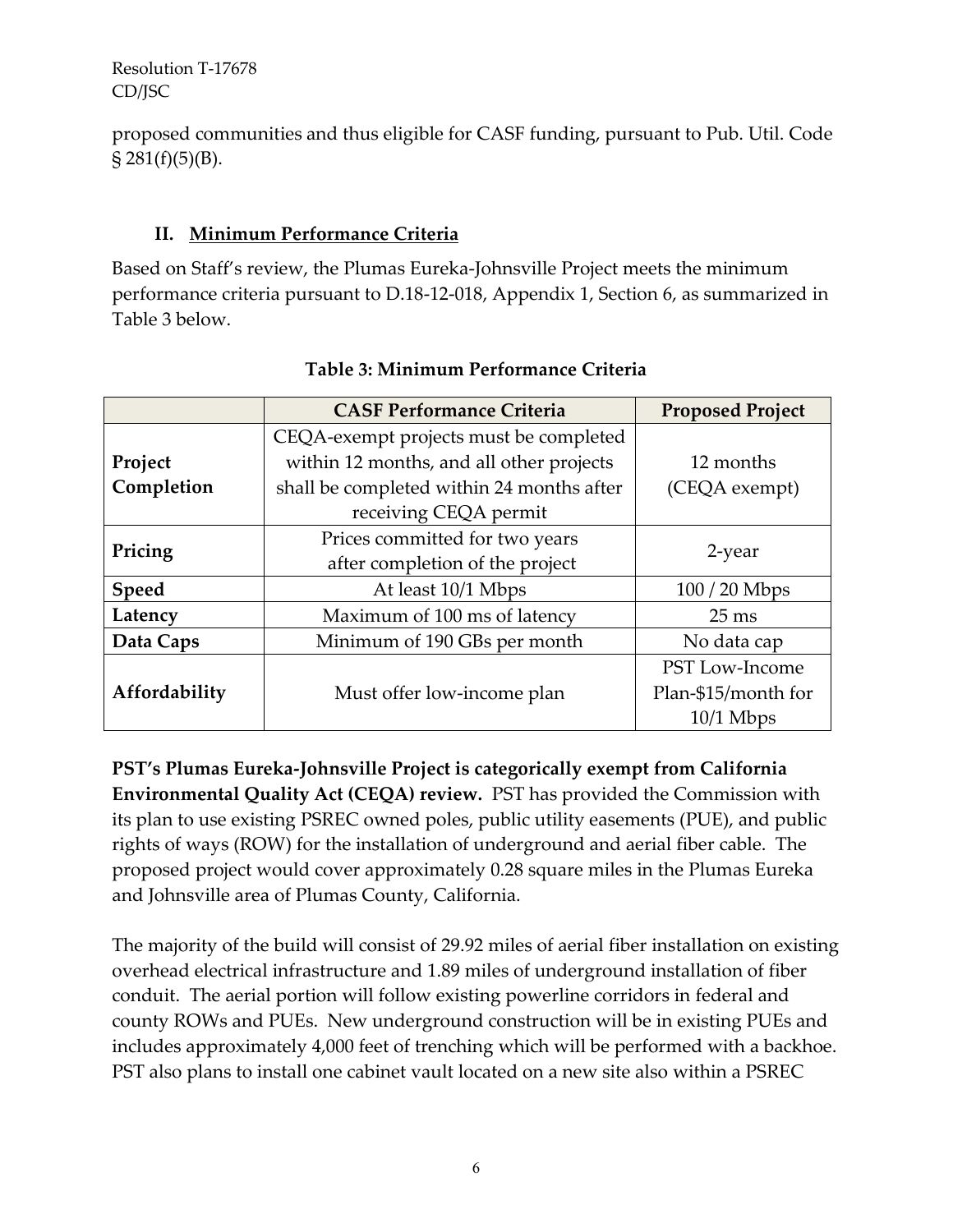$\overline{\phantom{a}}$ 

PUE. Following the installation of underground facilities and cabling, the site will be returned to its original condition.

Based on the above information, Energy Division has confirmed that the project is categorically exempt from CEQA review. This project meets the criteria of categorical exemptions found in CEQA Guidelines at 14 C.C.R. § 15301 (Existing Facilities) and § 15304 (Minor Alterations to Land). Thus, the entirety of the Plumas Eureka-Johnsville Project is categorically exempt from CEQA review.

**PST's broadband service offering meets CASF minimum performance criteria.** PST commits to residential and low-income broadband pricing plans, as summarized in Table 4 and Table 5, starting for two years from the beginning date of service. <sup>7</sup> Activation and installation fees will be waived for this project, pursuant to CASF requirements. PST's equipment fee will be waived for the first two years and will cost \$99 per year thereafter.

| <b>Download Speed</b> | <b>Upload Speed</b> | <b>Monthly Price</b> |
|-----------------------|---------------------|----------------------|
| 10 Mbps               | 1 Mbps              | \$55                 |
| 15 Mbps               | 5 Mbps              | \$65                 |
| 20 Mbps               | 5 Mbps              | \$75                 |
| 25 Mbps               | 10 Mbps             | \$85                 |
| 50 Mbps               | 10 Mbps             | \$95                 |
| 100 Mbps              | 20 Mbps             | \$109                |

### **Table 4: Broadband Pricing Plan**

#### **Table 5: Low-Income Broadband Pricing Plan**

| <b>Download Speed</b> | <b>Upload Speed</b> | <b>Monthly Price</b> |
|-----------------------|---------------------|----------------------|
| 10 Mbps               | 1 Mbps              | \$15.00              |
| 15 Mbps               | 5 Mbps              | \$25.00              |
| 20 Mbps               | 5 Mbps              | \$35.00              |

The proposed speed offerings (up to 100 Mbps download and up to 20 Mbps upload) meet the 10/1 minimum performance requirement. This project is capable of providing Internet service with speeds of up to 1 Gigabits per second (Gbps) download and 1 Gbps upload, which will be available to customers; however, the standard service offering is 100 Mbps download and 20 Mbps upload. PST's service offering is for

<sup>7</sup> On November 21, 2019, PST submitted comments revising broadband pricing for low-income residential customers.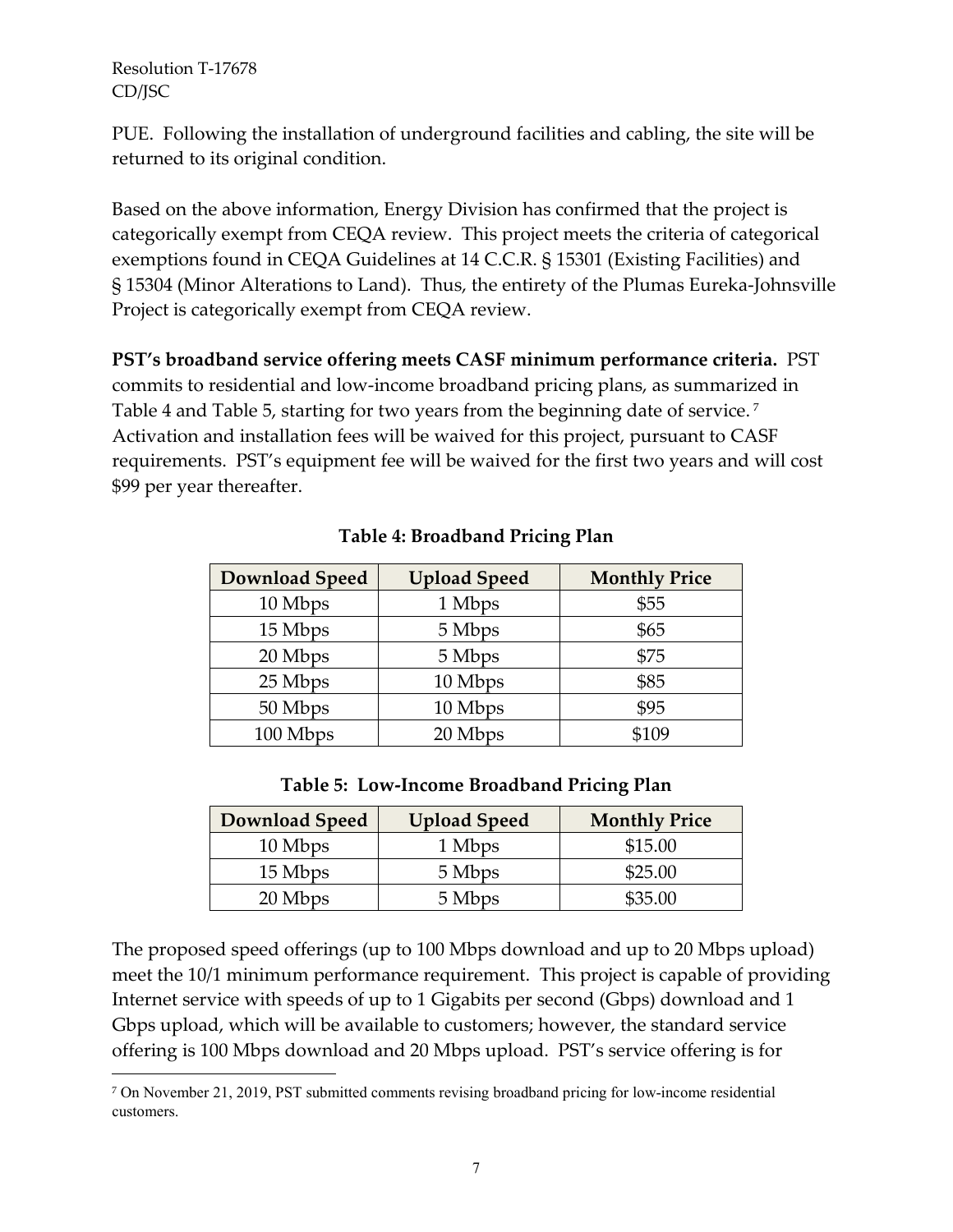broadband access only, not voice services. The broadband service will be available to the public, as well as to anchor institutions and small businesses.

### **III. Funding Determination**

Table 6, below, is a comparison of PST's funding request and Staff's funding recommendation.

|                                      | Middle-Mile | Last-Mile | Total       |
|--------------------------------------|-------------|-----------|-------------|
|                                      | Funding     | Funding   |             |
| <b>PST's Revised Funding Request</b> | \$1,186,680 | \$225,400 | \$1,412,080 |
| <b>PST's Funding Approval</b>        | \$1,068,012 | \$202,860 | \$1,270,872 |

### **Table 6: Summary of PST's Funding**

## **PST is eligible to receive 90 percent funding for its Plumas Eureka-Johnsville Project.**

AB 1665 authorizes the Commission to award grants to fund all or a portion of the project and requires that it determine, on a case-by-case basis, the level of funding to be provided.<sup>8</sup> Staff considered the statutory factors to determine the grant funding level, pursuant to Pub. Util. Code §§ 281(f)(13) and 281(b)(2)(B)(i), and the CASF rules adopted in D.18-12-018.<sup>9</sup> Based on those factors, Staff determined PST is eligible for a 90 percent funding level; and thereby recommends approving a CASF Infrastructure grant of \$1,270,872 for the Plumas Eureka-Johnsville Project. Table 7, below, summarizes Staff's funding level determination for the project.

### **Table 7: Criteria for Project Funding Level for PST**

| <b>Funding Criteria</b>             | Plumas Eureka |
|-------------------------------------|---------------|
|                                     | Project       |
| Baseline for Eligible Project (60%) | 60%           |

<sup>8</sup> Pub. Util. Code, § 281(f)(13). See Bill Analysis prepared by California Assembly Committee on Conveyance, April 26, 2017, p.4. "Arguably since the creation of CASF, most areas that have been served by CASF funds are projects in which applicants feel that their cost, combined with CASF funds, warrant an investment in deploying broadband in such areas. However, this leaves most of the remaining unserved areas of state, mostly in rural and small communities, still without broadband connectivity due to the lack of investment by providers who feel that the difficulties associated with deploying and maintaining such a network in the area for a limited amount of potential customers, even combined with CASF funds, would not result in a positive return on investment. Arguably, the remaining unserved households potentially are households in which even a 70% total cost CASF grant still does not provide enough incentive for a provider to build. Hence, CPUC should consider awarding grants that offer funding for 100% of total costs when warranted."

<sup>9</sup> *See* D.18-12-018, pp. 19-22 and Table 1.

l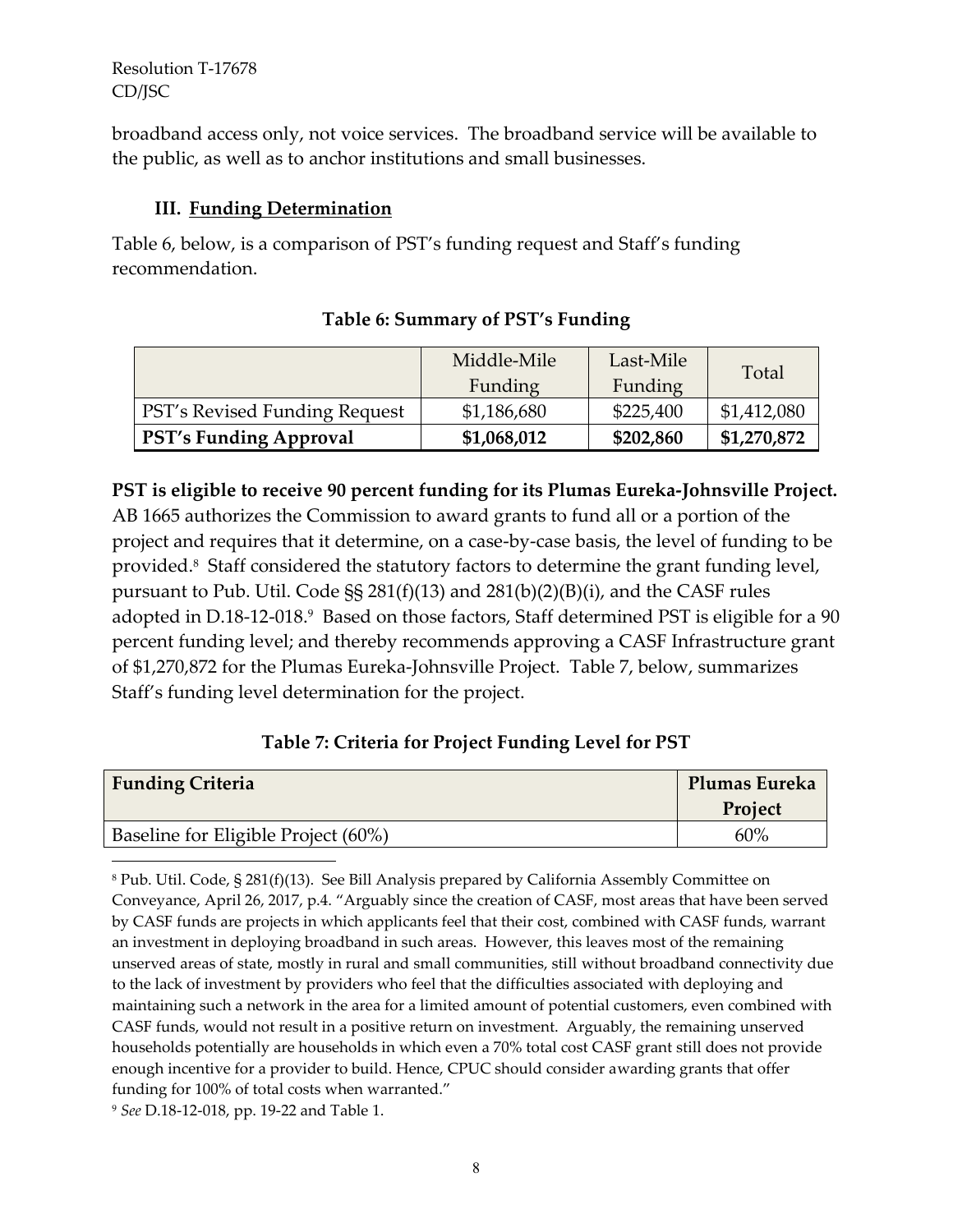$\overline{a}$ 

| Service Level Preference: Only Dial-up or No Internet Connectivity  | $0\%$       |
|---------------------------------------------------------------------|-------------|
| $(40\%)$ - no fixed or mobile broadband                             |             |
| Low Income – (up to $40\%$ )                                        |             |
| Median Household Income for community is less than<br>$\bullet$     | $0\%$       |
| CARE standard for family of 4, which is currently \$50,200          |             |
| $(30\%)$                                                            |             |
| Applicant serves low-income customers for no more than<br>$\bullet$ | 10%         |
| \$15/morth (10%)                                                    |             |
| Others: PU Code Sec 281 (f)(13) Criteria – (up to 20%)              |             |
| Inaccessible Location (10%)<br>$\bullet$                            | 10%         |
| Uses Existing Infrastructure (10%)                                  | $0\%$       |
| Makes a Significant Contribution to the Program Goal (10%)<br>٠     | 10%         |
| <b>Total Funding Level</b>                                          | $90\%^{10}$ |

Details of the appropriate funding level are described below.

**Baseline for an Eligible Project qualifies for 60 percent funding.** The CASF program is intended to finance capital costs of projects deploying broadband facilities in unserved areas of California. The identified communities of Plumas Eureka, Blairsden, and Johnsville meet all the eligibility criteria, as previously described in the Project Area Eligibility section.

**Service Level Preference does not qualify for additional funding.** Pub. Util. Code  $\S 281(b)(2)(B)(i)$  encourages the Commission to give preference to projects in areas with no Internet connectivity or where Internet connectivity is available only through dial-up service and that are not served by any form of wireline or wireless facility-based broadband service. According to the California Interactive Broadband Map, all of the proposed project areas are unserved by wireline or fixed wireless broadband service; however, Staff discovered the area has Internet access via mobile data services, which is considered as "Internet connectivity." Thus, this project does not receive the additional 40 percent funding.

**Low Income considerations qualify for an additional 10 percent funding**. The average median household income of the census block groups in the proposed project area is \$64,300, which does not meet the CASF low-income eligibility threshold. For those with incomes below 190 percent of the federal poverty level,

<sup>10</sup> The maximum funding level is 100 percent. *See* D.18-12-018, Table 1. Summary of Funding Level Determinations.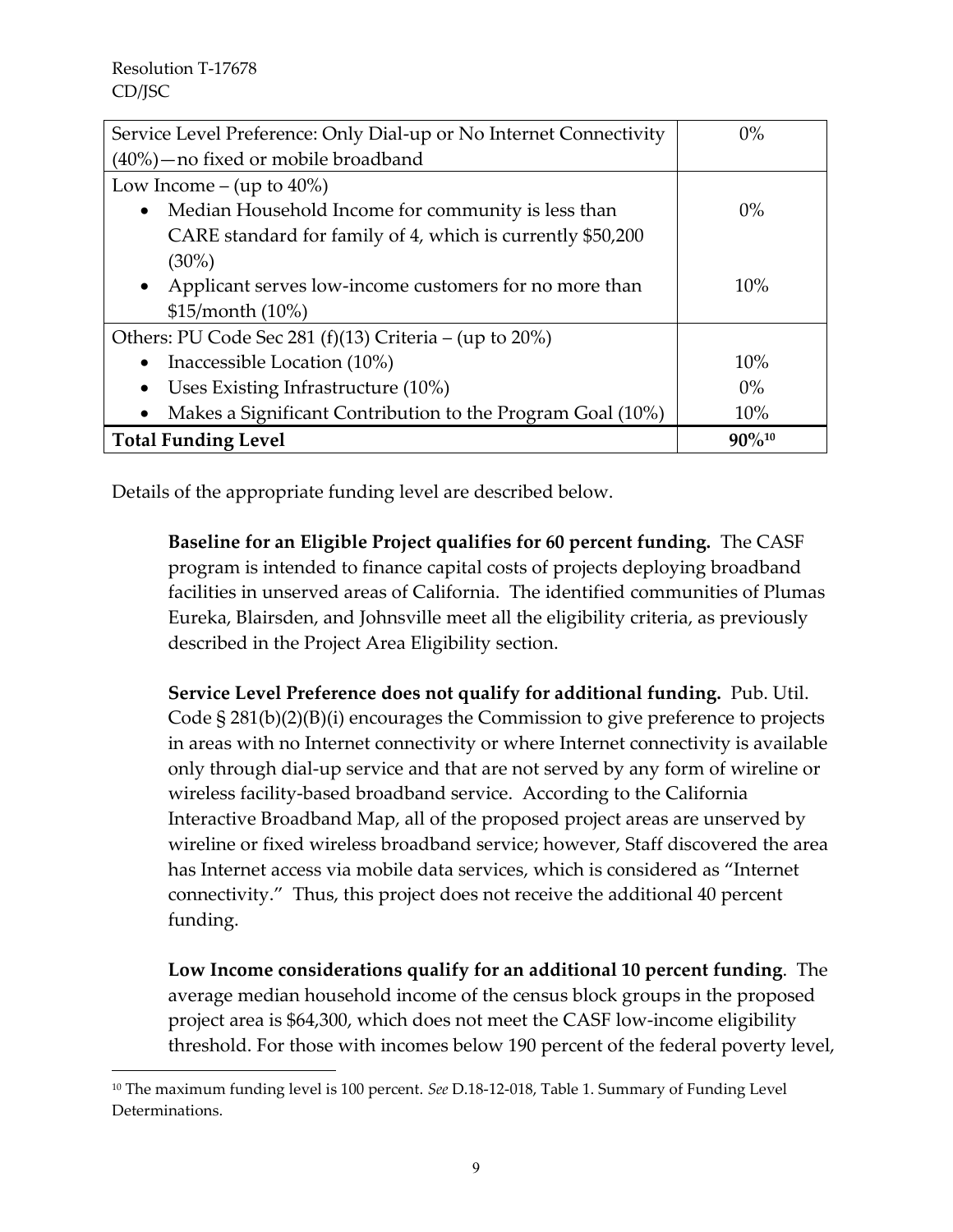PST will offer a \$15 monthly plan and is therefore eligible for an additional 10 percent funding.

**Other Factor considerations qualify for an additional 20 percent funding.** The Plumas Eureka-Johnsville Project meets two of the three criteria and qualifies for an additional 20 percent funding.

The proposed project meets the inaccessible location criteria for an additional 10 percent funding. The project area is located in the remote northern Sierra Nevada mountains and Plumas National Forest. Staff considers the project area to be difficult terrain and relatively inaccessible to advanced broadband communications infrastructure. Additionally, the proposed project areas are in rural census blocks as defined by the U.S. Census. Details of geography and topography are shown in Appendix C.

The project does not qualify for additional funding for the use of existing communication facilities to deploy broadband. PST proposes to install all new fiber communication facilities as part of its broadband deployment.

The project makes a significant contribution to the program goal and is eligible for an additional 10 percent funding. The Northeast California Connect Consortium region, to which the communities of Plumas Eureka and Johnsville belong, has only 90.4 percent of its households served by broadband, <sup>11</sup> which is below the 98 percent CASF program goal. Therefore, this project is considered as making a significant contribution to the program goal.

# **IV. Safety and Community Support**

l

The CASF program encourages the deployment of broadband throughout the State to enable the public to access Internet-based safety applications, telehealth services, access to emergency services, and to allow first responders to communicate with each other and collaborate during emergencies.

**PST's Plumas Eureka-Johnsville Project will provide enhanced communications services that will promote public safety capabilities in an area located in a Tier 2 Fire-Threat District.** Reliable broadband Internet service will promote public safety and play an important role in response and recovery from future fires.<sup>12</sup> The communities

<sup>11</sup> See 2018 Annual Report on the California Advanced Services Fund, California Public Utilities Commission, Issued April 2019, Table 2: Remaining Unserved Households in Each Consortia Region. <sup>12</sup> See https://www.cpuc.ca.gov/firethreatmaps/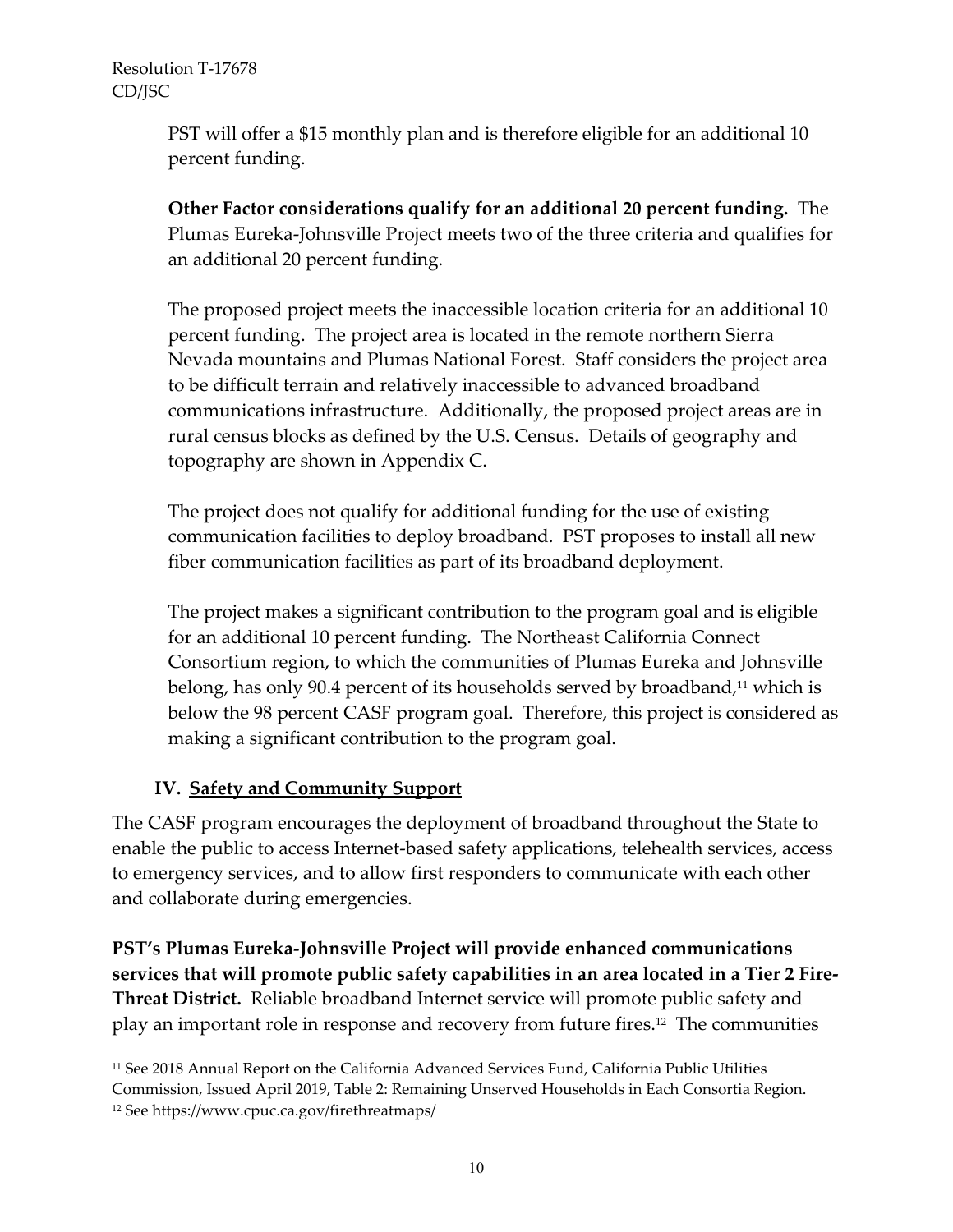of Johnsville and Blairsden have been designated by CalFire as "Communities at Risk" of damage from wildfire. Johnsville is only accessible by Plumas County Route A14 and in an event of a major wildfire could easily become isolated. The Plumas Eureka State Park, East Sierra Valley Chamber of Commerce, and Plumas County Public Health Agency filed letters of support for the project emphasizing the importance of broadband access in rural communities for safety and emergency services. State Park Peace Officers currently rely on inconsistent satellite Internet services that can be disabled due to weather, affecting sensitive law enforcement communications. Per East Sierra Valley Chamber of Commerce, the Sierra Valley has been overlooked by service providers such as AT&T and Verizon, such that the area is lacking good, reliable communications. For these reasons, Staff finds the project will enhance public safety.

**The project is greatly supported by the community for its potential to remove barriers to economic and workforce development, health care, education and public safety.** As the only higher education provider in Plumas County, Feather River College supports the project based on the premise that high-speed Internet is integral for residents to access academic content essential for community and economic development. Feather River College offers online courses, including video streaming content, for entrepreneurship training and website development. Per Feather River College, broadband availability is related to economic growth by enabling local businesses access to regional markets and greater professional development and training opportunities. The project brings the prospect of economic growth by attracting new businesses that will provide and create jobs in the region. The project is supported by the community for its potential to remove barriers to economic and workforce development and to improve health care, education, public safety and quality of life for community members.

Letters of Support were also received from US House Representative Doug LaMalfa (District 1), California Assemblyman Brian Dahle (District 1), Plumas County Board of Supervisors, Mohawk Valley Stewardship Council, Sierra Nevada Journeys, and Johnsville resident Mr. Don B. Fregulia.

### **V. Compliance Requirements**

PST is required to comply with all the guidelines, requirements, and conditions associated with the grant of CASF funds as specified in D.18-12-018 and its Appendix 1. Such compliance includes, but is not limited to, the items noted below.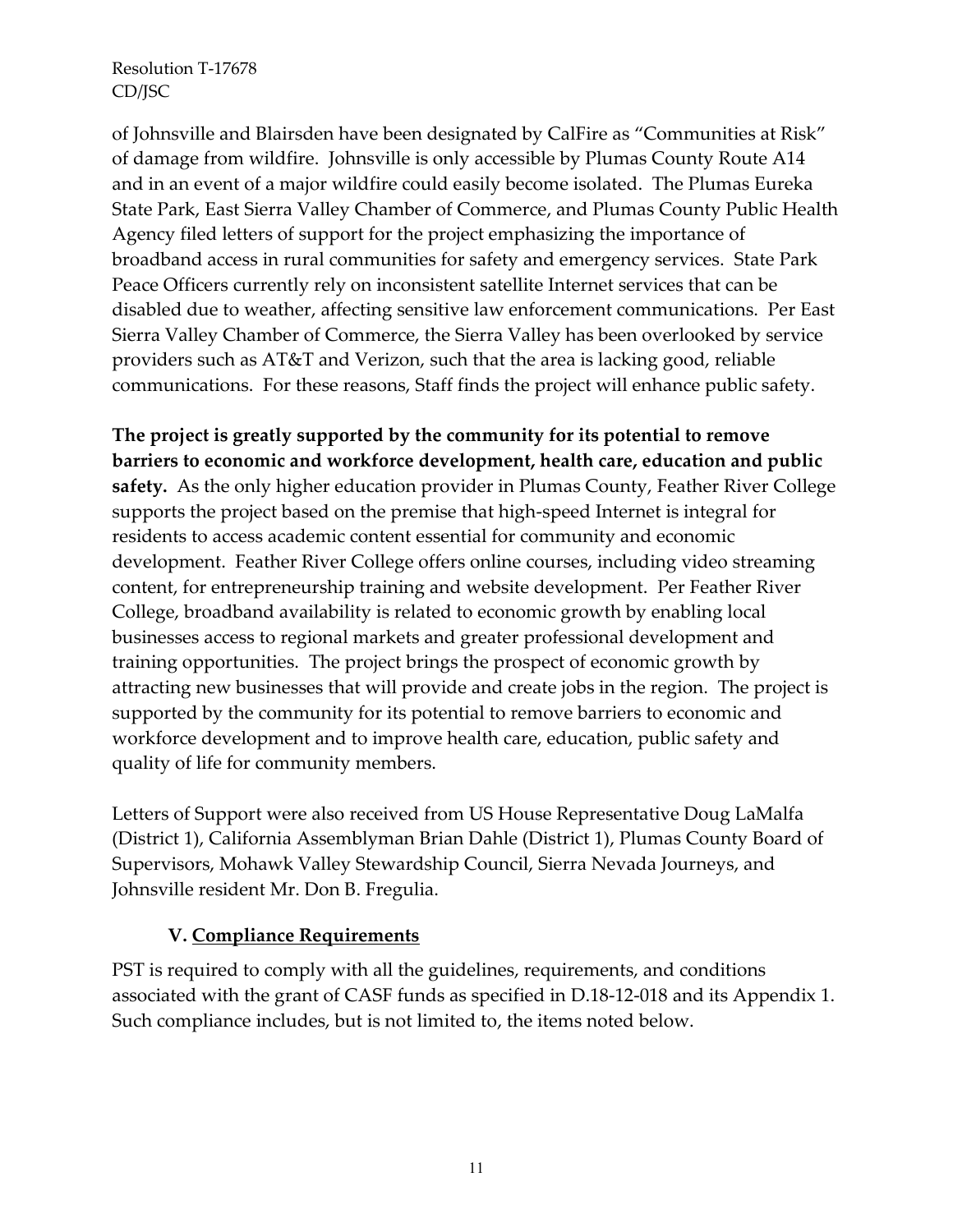## A. Deployment Schedule

The Commission expects PST to complete the project within 12 months from the start date (when the applicants have secured CEQA approval from the Commission and all required permits), and the applicant has committed to do so. If PST is unable to complete the proposed project within the 12-month timeframe requirement, PST must notify the Director of the Communications Division as soon as PST becomes aware of this possibility. If such notice is not provided, the Commission may reduce payment for failure to satisfy this requirement of notifying the Director on a timely basis.

# B. Execution and Performance

Staff and PST shall determine a project start date after the CASF grant recipient has obtained all approvals. The Commission may terminate the grant should PST, or any contractor it retains, fail to commence work by the designated date, upon five days written notice to PST. In the event that PST fails to complete the project in accordance with the terms of CPUC approval as set forth in this resolution, PST shall reimburse some or all of the CASF funds that it has received. PST must complete all construction covered by the grant on or before the grant's termination date.

# C. Letter of Credit

The Commission exempts Certificate of Public Convenience and Necessity (CPCN) holders from providing a letter of credit, on the basis that the company submitted a performance bond to the Commission to maintain its CPCN and that the Commission has other means to enforce compliance. In its application, PST provided proof of CPCN registration and thus is exempt from providing a letter of credit.

# D. Project Audit

The Commission has the right to conduct any necessary audit, verification, and discovery during project implementation/construction to ensure that CASF funds are spent in accordance with Commission approval.

The PST invoices will be subject to a financial audit by the Commission at any time within three years of completion of the work.

# E. Reporting

All grantees must submit quarterly progress reports on the status of the project irrespective of whether grantees request reimbursement or payment. Before full payment of the project, PST must submit a project completion report. Progress reports shall use the schedule for deployment, major construction milestones and costs submitted in the proposal; indicate the actual date of completion of each task/milestone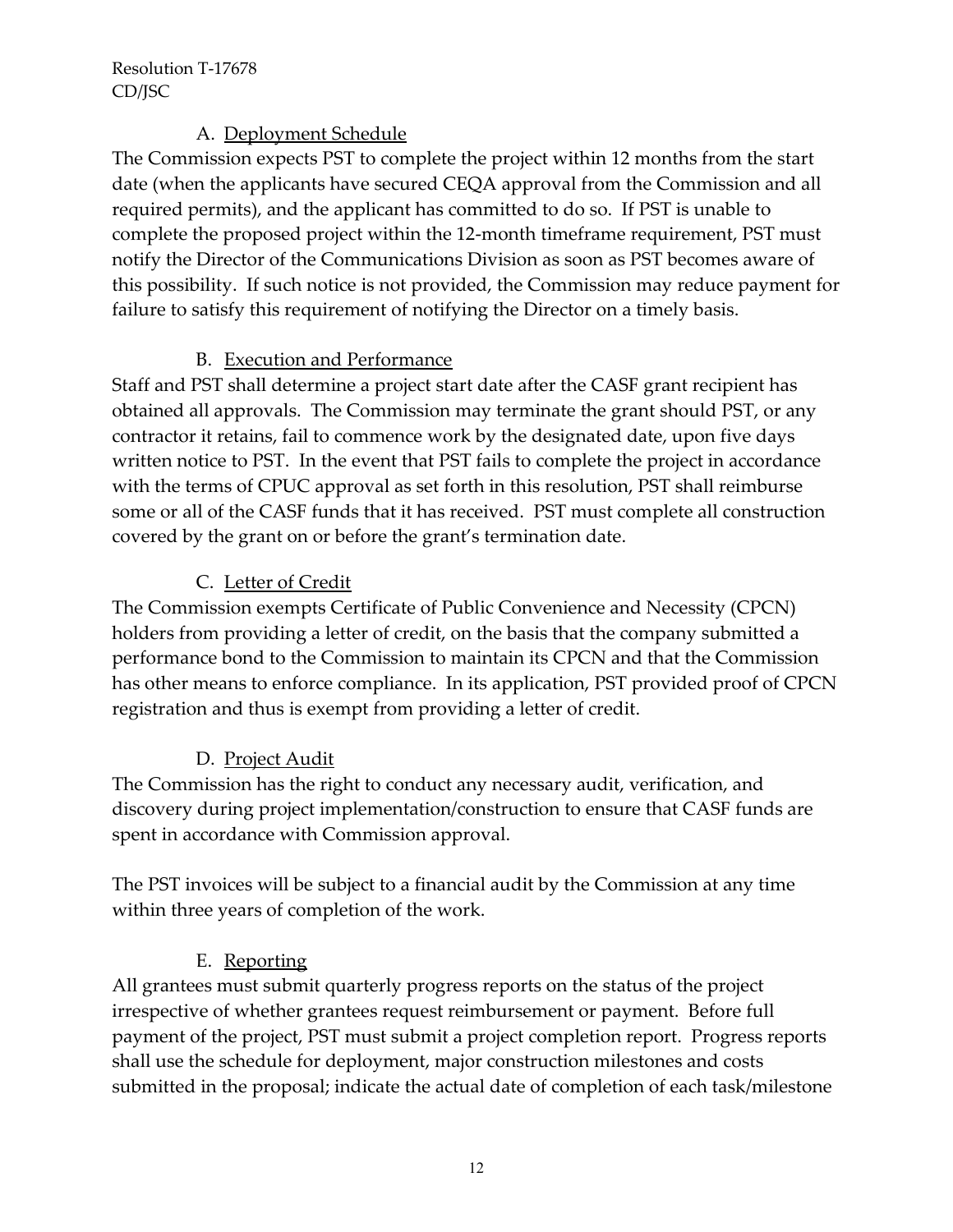as well as problems and issues encountered, and the actions taken to resolve these problems and issues during project implementation and construction; and identify future risks to the project.

Recipients shall also include test results on the download and upload speeds for each census block in the final completion report. PST must certify that each progress report is true and correct under penalty of perjury.

## F. Submission of Form 477

The FCC currently requires broadband providers to submit semiannually Form 477, which includes speed data. While there is an imperfect match between the data that is reported in Form 477 and the data relevant to the CASF project, Form 477 data will be useful in documenting CASF deployment for the PST's new service. Pursuant to CASF guidelines, CASF grant recipients must submit a copy of their Form 477 data directly to the CPUC, concurrent with their submission of the same data to the FCC, for a five-year period after completion of the project.<sup>13</sup>

## G. Prevailing Wage

Section 1720 of the California Labor Code specifies that CASF-subsidized projects are subject to prevailing wage requirements. PST has committed to follow state prevailing wage requirements with regards to this project.

# **COMMENTS ON DRAFT RESOLUTION**

In compliance with Public Utilities Code § 311(g), a notice was e-mailed on November 1, 2019, informing all parties on the CASF Distribution List of the availability of the draft of this resolution for public comments at the Commission's website at [http://www.cpuc.ca.gov/PUC/documents/.](http://www.cpuc.ca.gov/PUC/documents/)

Comments were submitted by PST on November 21, 2019. No reply comments were received.

In its comments, PST proposes to revise its low-income broadband plan to start at \$15 per month for 10 Mbps download/ 1 Mbps upload; and requests that the Commission increase the grant funding level by an additional 10 percent based on Low Income funding criteria. Given PST's proposal to revise its low-income program offering, Staff

 $\overline{a}$ <sup>13</sup> *See Approval of the California Advanced Services Fund (CASF) Application Requirements and Scoring Criteria for Awarding CASF Funds* (2008) Cal. P.U.C. Res. No. T-17143, p. 4.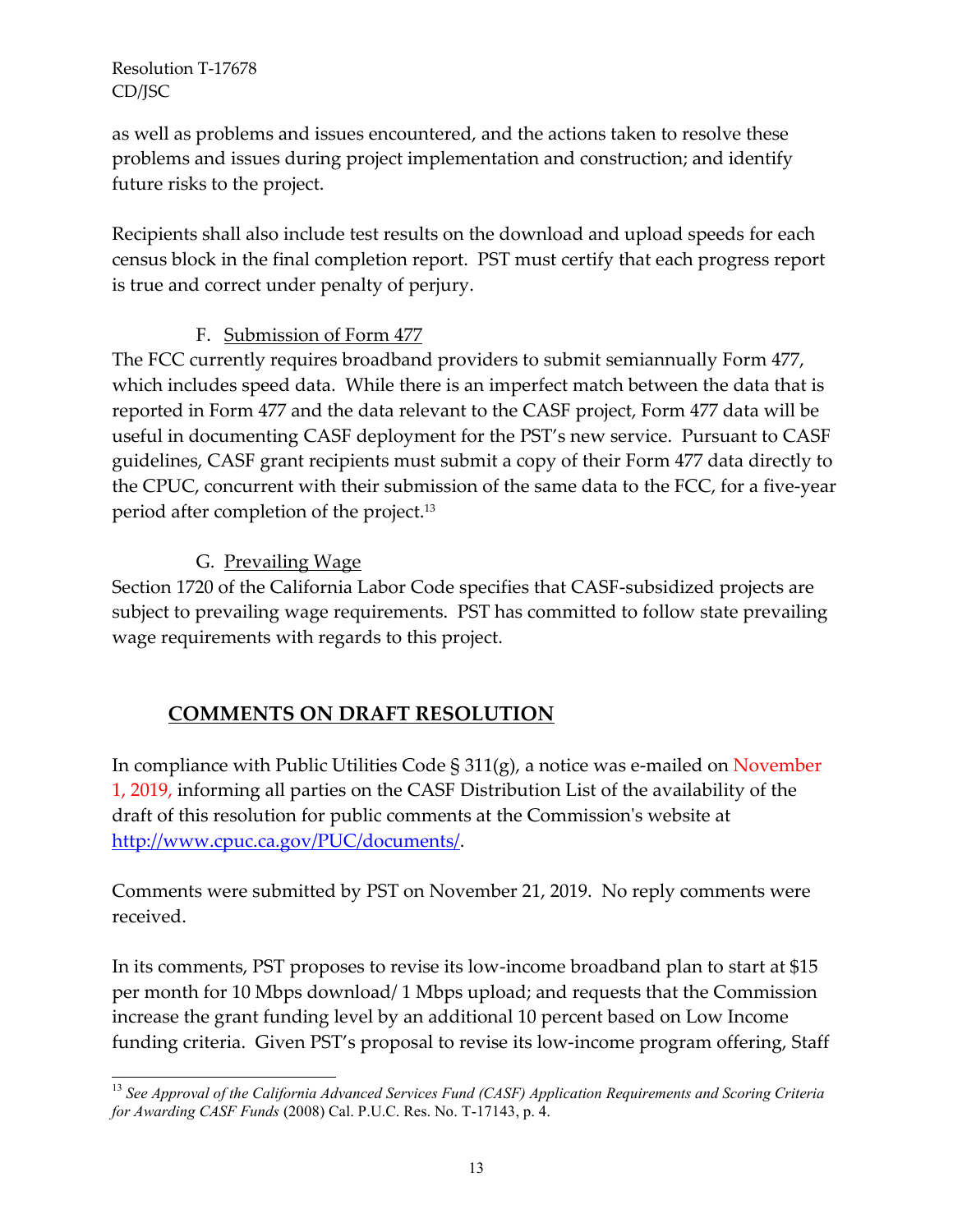recommends awarding PST the additional 10 percent funding for the Low-Income funding criteria. This resolution has been revised to reflect the additional 10% funding.

# **FINDINGS**

- 1. PST filed an application for CASF funding for its Plumas Eureka-Johnsville Project on May 1, 2019. The revised proposed project will deploy middle-mile and last-mile fiber facilities that will enable provision of high-speed Internet service with speeds of up to 100 Mbps download and 20 Mbps upload to 51 households in the unserved communities of Plumas Eureka, Blairsden, and Johnsville in Plumas County.
- 2. On May 15, 2019, Staff posted a summary of the proposed project, including a listing of the census blocks and zip codes covered, and the proposed project area map. The project summary was posted on the "CASF Application Project Summaries" webpage, which may be found on the Commission's website.
- 3. Staff received one challenge to this project from Digital Path, Inc. Based on the review of information submitted, Staff concluded two of the proposed census blocks were already served. Staff requested that PST revise its application to remove the served census blocks.
- 4. Based on the California Interactive Broadband Map, Staff determined that three of the remaining proposed census blocks were identified as CAF II census blocks and requested that PST revise its application a second time to remove the CAF II census blocks. On October 1, 2019, Staff posted the revised project summary on the "CASF Applications Project Summaries" webpage. The application eligible areas are in census block groups: 060630002011 and 060630002012.
- 5. Based on its review, Staff determined that the project qualifies for funding pursuant to CASF guidelines and requirements found in D.18-12-018 and its Appendix 1 and recommends Commission approval of CASF funding for PST's Plumas Eureka-Johnsville Project.
- 6. The Commission has determined that the project is categorically exempt from CEQA review, pursuant to CEQA guidelines at 14 C.C.R. § 15301 regarding existing facilities and § 15304 regarding minor alterations to land.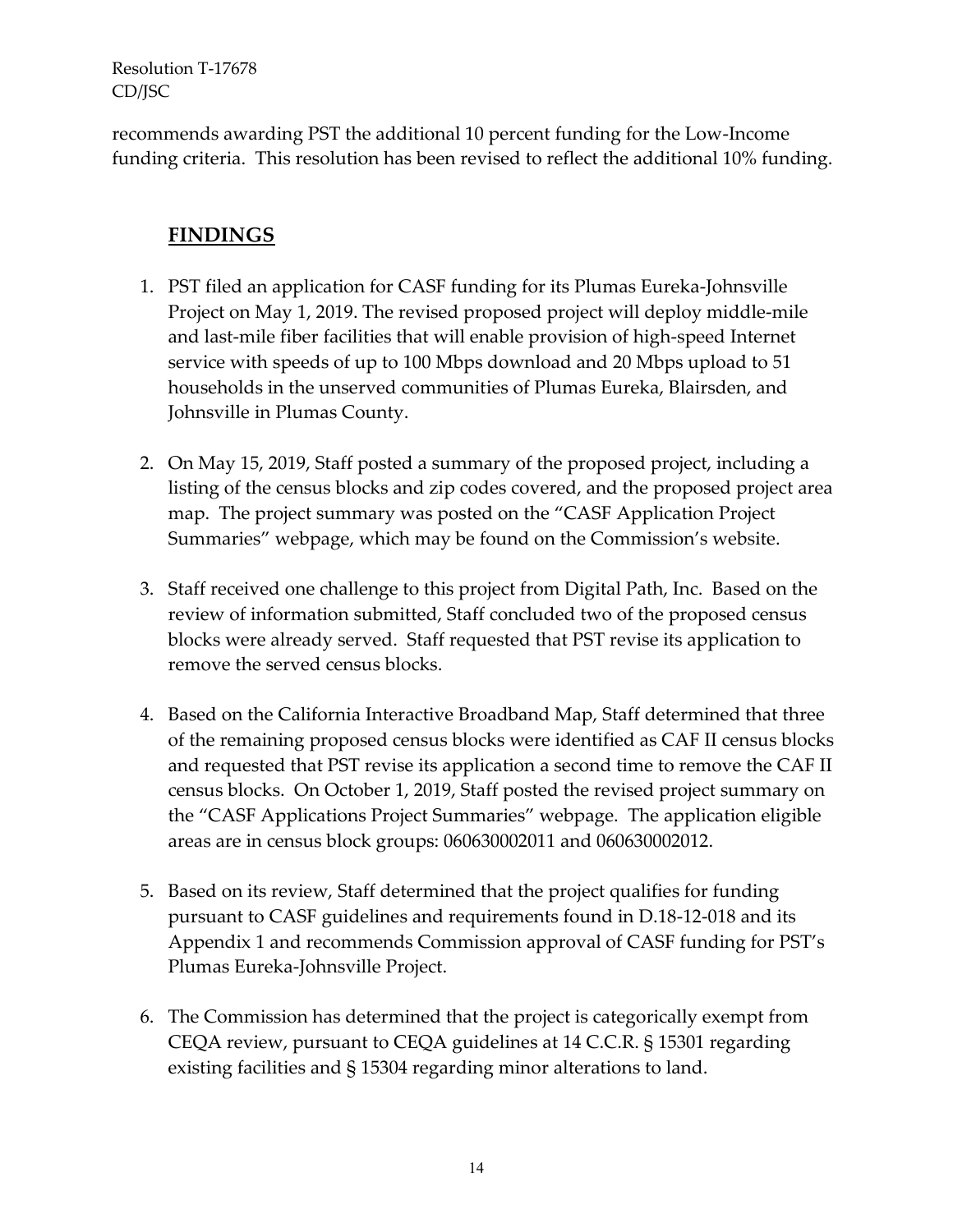> 7. A notice was e-mailed on November 1, 2019, informing all applicants filing for CASF funding and parties on the CASF distribution list of the availability of the draft of this Resolution for public comments at the Commission's website http://www.cpuc.ca.gov/PUC/documents/. PST submitted comments.

### **THEREFORE, IT IS ORDERED that:**

- 1. The Commission shall award \$1,270,872 to PST for the Plumas Eureka-Johnsville Project as described herein and summarized in Appendix A of this Resolution, which shall be paid out of the CASF Infrastructure Grant Account in accordance with the guidelines adopted in D.18-12-018 and its Appendix 1, and with the process defined in Appendix D "Payments to CASF Recipients" of this Resolution.
- 2. PST, shall comply with all guidelines, requirements and conditions associated with a CASF award as specified in D.18-12-018 and its Appendix 1, and requirements for this project included in this resolution, and must submit the FCC Form 477 to the Commission, as specified in Resolution T-17143.
- 3. If PST fails to complete the project in accordance with the CASF guidelines and requirements outlined in D.18-12-018 and its Appendix 1, and the terms in this Resolution, PST must reimburse some or all of the CASF funds that it has received.
- 4. PST must complete and execute the consent form (to be sent to the Grantee after this Resolution is adopted) agreeing to the conditions set forth in this Resolution and return it the CASF Staff within 30 calendar days from the date of the adoption of this Resolution. Failure to submit the consent form within 30 calendar days from the adoption date of this Resolution may result in the Commission voiding the grant award.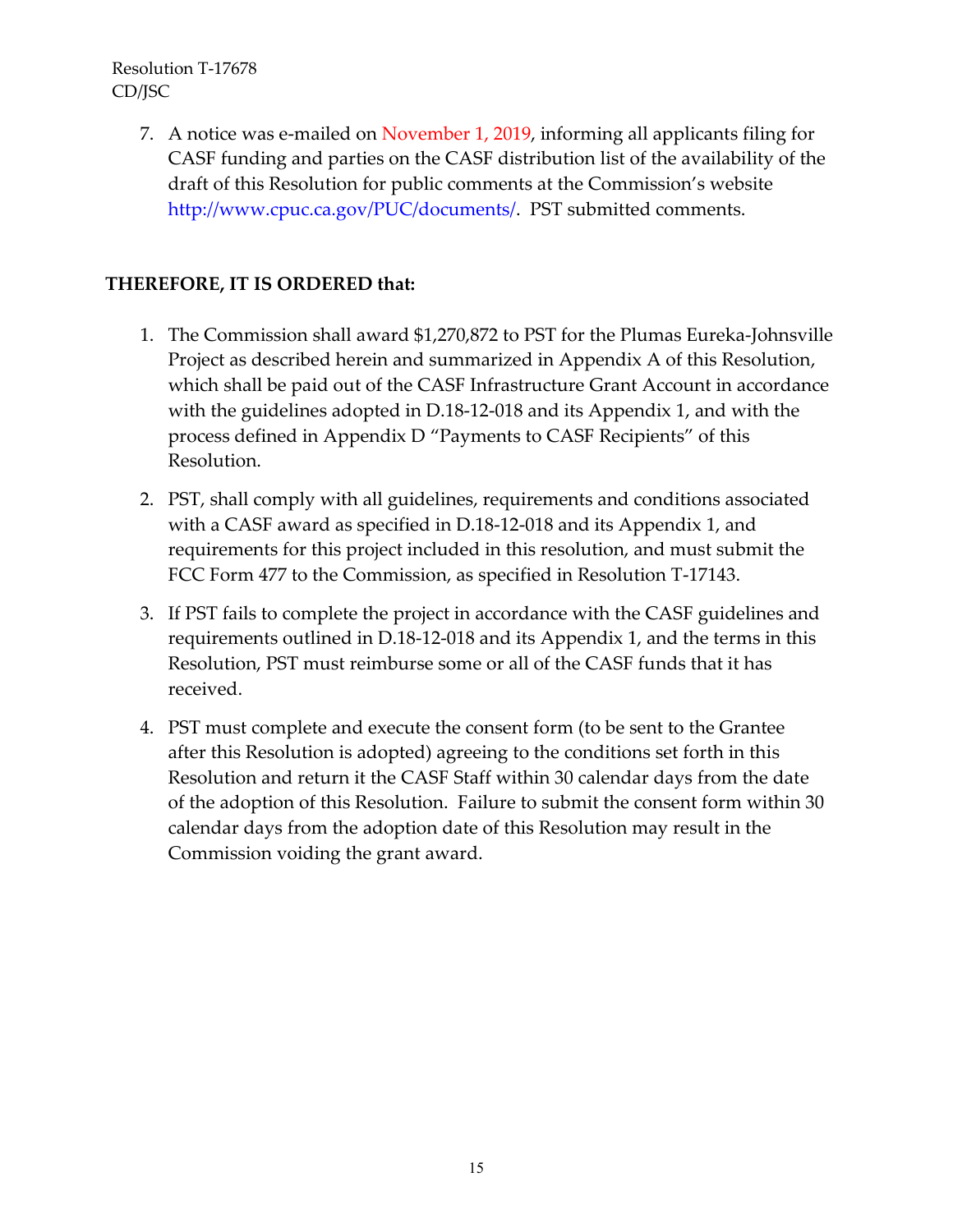This Resolution is effective today.

I hereby certify that this Resolution was adopted by the Public Utilities Commission at its regular meeting on December 5, 2019. The following Commissioners approved it:

/s/ ALICE STEBBINS

Alice Stebbins Executive Director

MARYBEL BATJER President LIANE M. RANDOLPH MARTHA GUZMAN ACEVES CLIFFORD RECHTSCHAFFEN GENEVIEVE SHIROMA **Commissioners**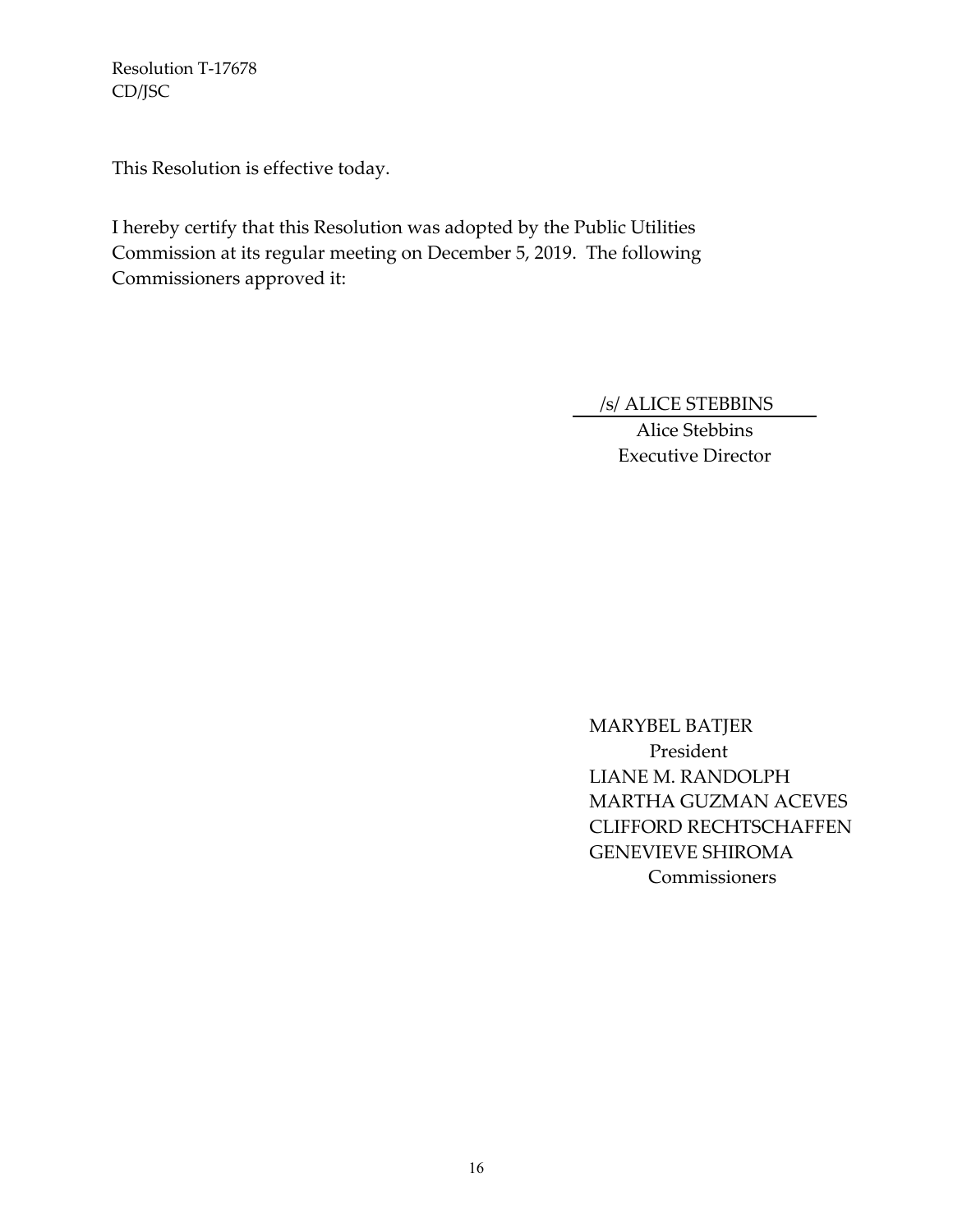# **APPENDIX A**

# **Resolution T-17678: Plumas Sierra Telecommunications, Plumas Eureka Project CASF Applicant Key Information**

| Project Name                                       | PST Plumas Eureka-Johnsville Project                                                                                                                                                                                                                                                                                                                                |  |
|----------------------------------------------------|---------------------------------------------------------------------------------------------------------------------------------------------------------------------------------------------------------------------------------------------------------------------------------------------------------------------------------------------------------------------|--|
| Project Plan                                       | project proposes to build middle-mile and last-mile fiber<br>The<br>infrastructure in Plumas Eureka and Johnsville to deploy fiber-to-the-<br>home (FTTH) high-speed Internet service to 51 unserved households.<br>Fiber facilities will utilize existing poles and rights of ways. The project<br>will provide up to 100 Mbps download and 20 Mbps upload speeds. |  |
| Project Size (in square<br>miles)                  | 0.28                                                                                                                                                                                                                                                                                                                                                                |  |
| Download/Upload speed                              | 100 Mbps / 20 Mbps                                                                                                                                                                                                                                                                                                                                                  |  |
| Location                                           | Plumas County                                                                                                                                                                                                                                                                                                                                                       |  |
| <b>Community Names</b>                             | Plumas Eureka, Blairsden, and Johnsville                                                                                                                                                                                                                                                                                                                            |  |
| Census Blocks                                      | 060630002011045<br>060630002011268<br>060630002011269<br>060630002012027<br>060630002012062                                                                                                                                                                                                                                                                         |  |
| Median Household Income<br>(by Census Block Group) | \$64,300                                                                                                                                                                                                                                                                                                                                                            |  |
| Estimated potential<br>subscriber size             | 51 households                                                                                                                                                                                                                                                                                                                                                       |  |
| Applicant expectations                             | 15 households (30-percent take rate)                                                                                                                                                                                                                                                                                                                                |  |
| Pricing Plan (Monthly)                             | 10/1 - \$55; 15/5 - \$65; 20/5 - \$75; 25/10 - \$85; 50/10 - \$95; 100/20 - \$109<br>(no installation fee)                                                                                                                                                                                                                                                          |  |
| Deployment Schedule<br>(from permit approval date) | 6 months                                                                                                                                                                                                                                                                                                                                                            |  |
| Proposed Project Budget<br>(Total)                 | \$1,412,080<br>Middle-Mile Budget: \$1,186,680<br>Last-Mile Budget: \$225,400                                                                                                                                                                                                                                                                                       |  |
| Grant Requested Amount<br>(100 percent)            | \$1,412,080                                                                                                                                                                                                                                                                                                                                                         |  |
| <b>CASF Grant Amount</b><br>(90 percent)           | \$1,270,872<br>Middle-Mile Budget: \$1,068,012<br>Last-Mile Budget: \$202,860                                                                                                                                                                                                                                                                                       |  |
| Recommended Grant per<br>household passed          | \$24,919<br>\$3,978 (last-mile costs only)                                                                                                                                                                                                                                                                                                                          |  |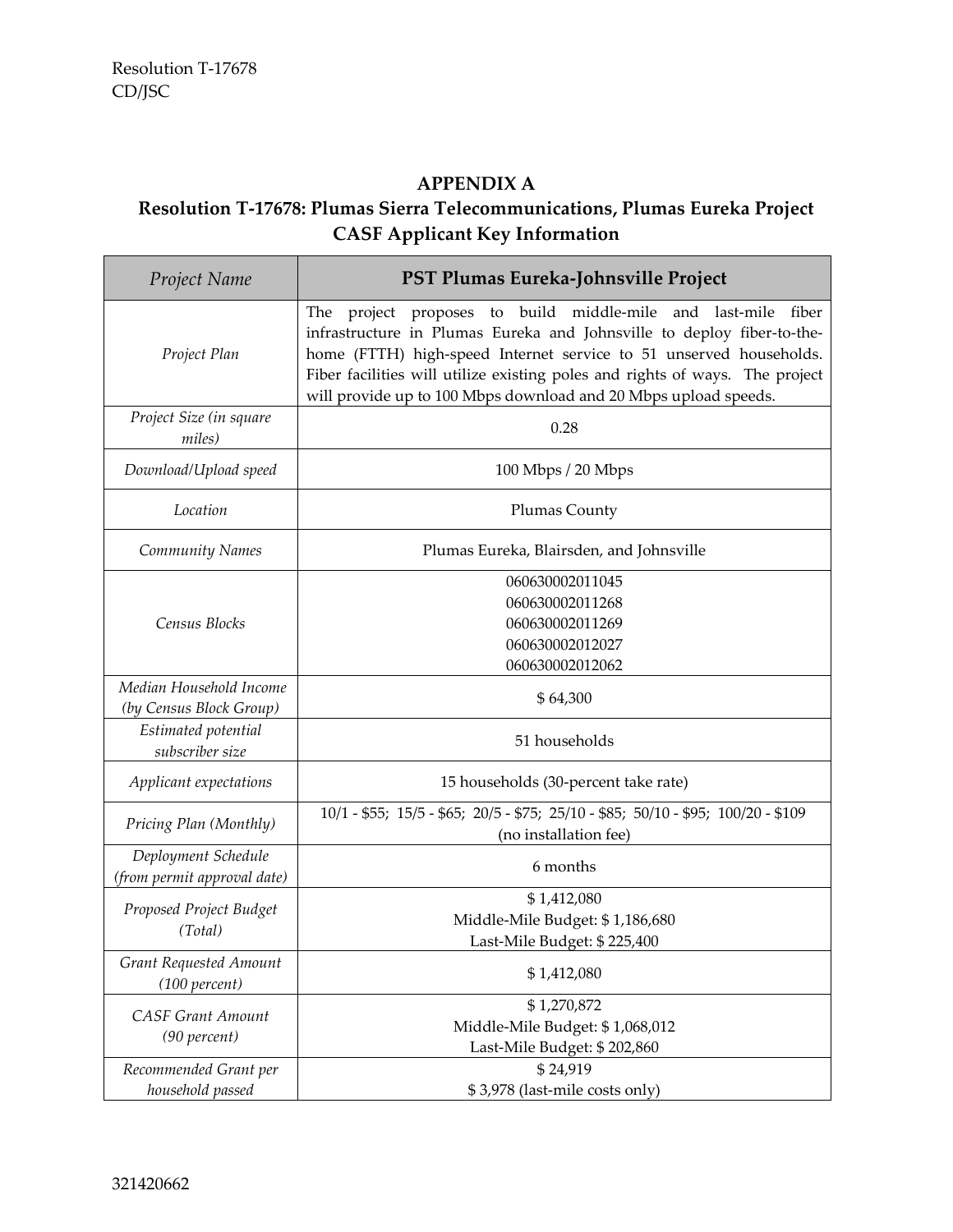#### **APPENDIX B**



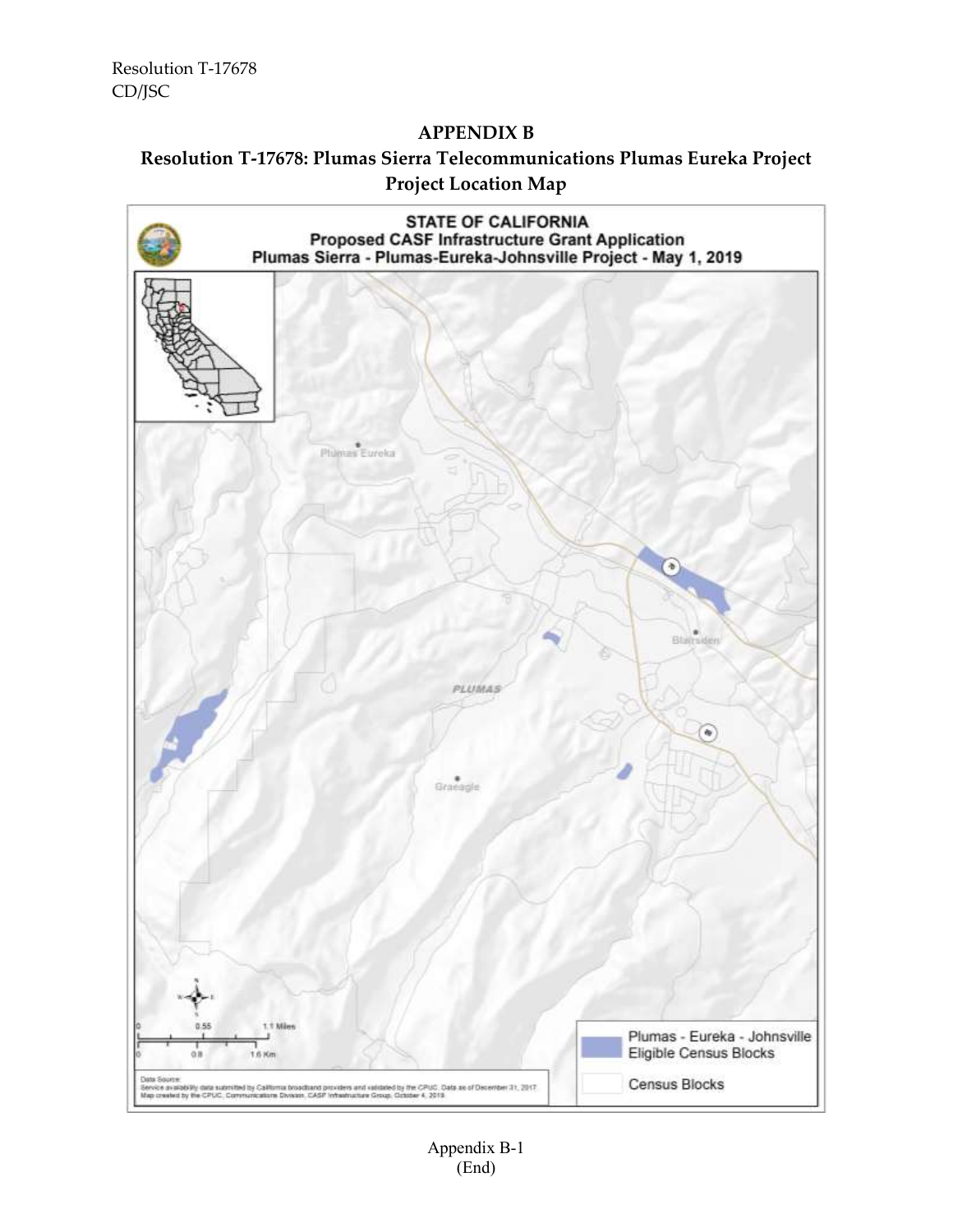#### **APPENDIX C**

# **Resolution T-17678: Plumas Sierra Telecommunications Plumas Eureka Project Geography and Topography**

*Geography and Topography:* The communities of Plumas Eureka, Blairsden, and Johnsville are located along the middle fork of the Feather River in the Sierra Nevada Mountains of Plumas County. Located almost entirely within the boundaries of the Plumas National Forest, the proposed project's route follows Highway 70 and Plumas County Route A14 through mountainous terrain with dense fir and pine forests. The dense tree cover prohibits the effective use of wireless services, making fiber optic deployment the only viable option to provide high speed broadband service to these areas.